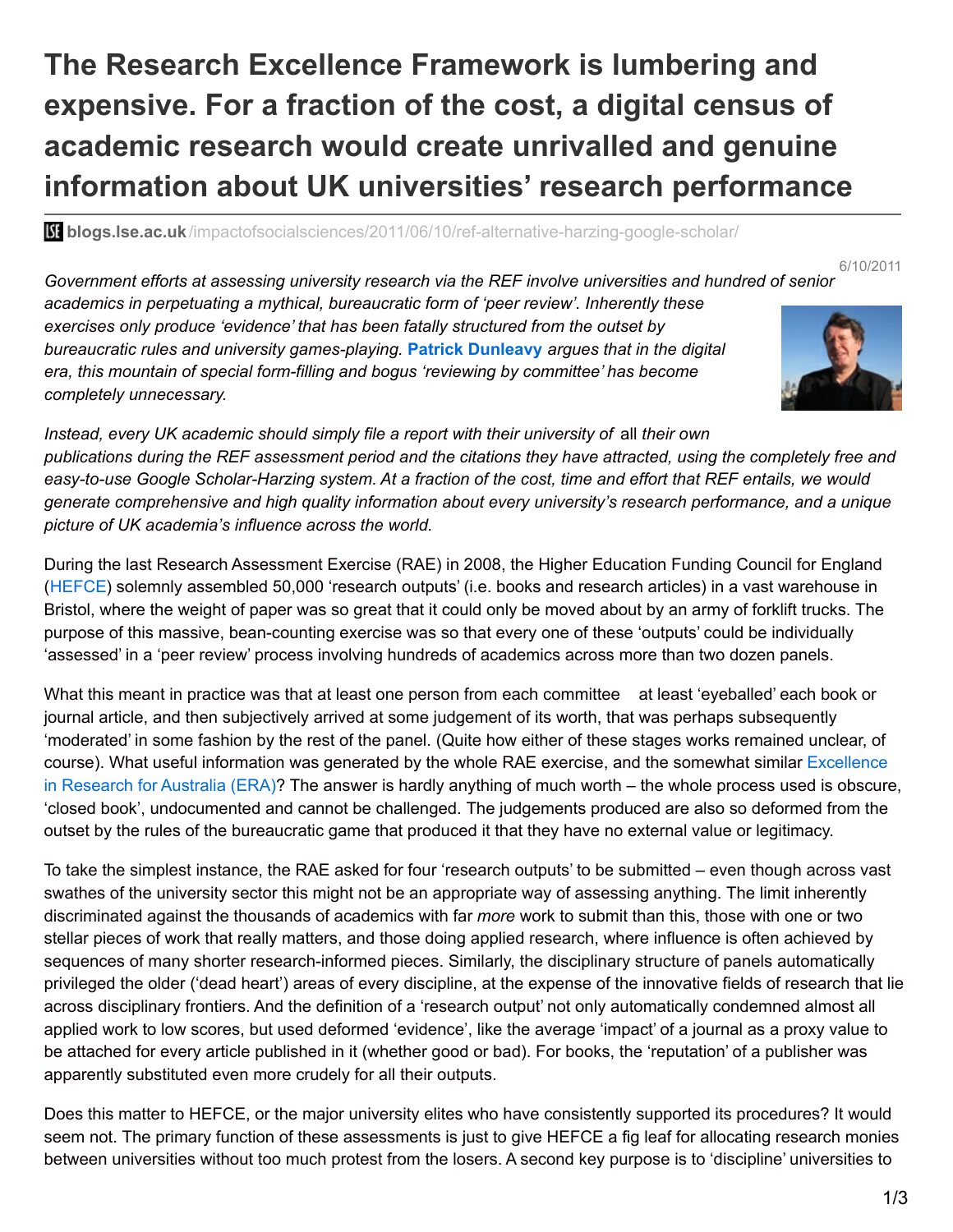conform exactly to HEFCE's and ministers' limited view of 'research'. Third, it gives Department of Education civil servants a pointless, paper mountain audit trail with which to justify to ministers and the Treasury where all the research support money has gone.

Within universities themselves, who uses RAE information for any serious academic (as opposed to bureaucratic) purpose? The results just give the winning universities and departments a couple of extra bragging rights to include amongst all the other (similarly tendentious) information on their university's corporate website. In other words, hundred of millions of pounds of public money are spent on constructing a giant fairytale of 'peer review', one that involves thousands of hours of committee work by busy academics and university administrators, who should all be far more gainfully employed.

All the indications are that academic impact parts of the next Research Excellence [Framework](http://www.hefce.ac.uk/research/ref/) (REF) will be exactly the same as RAE – a hugely expensive and costly bureaucratic gaming exercise, where some panel members have already been told they will have to eyeball 700 pieces of work each. Yet it doesn't have to be like this at all. It is not too late for government and the university elites to wake up and realize that in the current digital era, conducting special and distorting regulatory exercises like the REF or ERA is completely unnecessary. In Google Scholar we now have all the tools to do accurate research assessment by charting how many other academics worldwide are citing every article or book individually. And this information is just as good for the arts, humanities and social sciences as it is for the physical sciences. Scholar is also automatically up to date and far more inclusive through covering books and working papers than the pre-internet bibliometric databases.

One of the key REF tasks for some panels still involves ranking journals in terms of journal impact scores. Yet this simply ignores all the instantly available information about the research impact of every individual article and book in order to substitute instead the *average* citations of a whole set of papers. By definition this average value is wrong for almost all of the individual papers involved. In other words the REF is choosing to substitute misinformation for real, fine-grained digital information.

## **Digital-era research assessment**

How could an alternative, more rational and modern process of research assessment work? We could conduct a full academic census of the UK's research outputs and their citations. This would generate completely genuine, useful and novel information that would be of immediate value to every academic, every university and every minister sitting around the Cabinet table. It would operate like this:

- 1. Every academic and researcher would submit to their university details of *all* their publications in the assessment period, and of the numbers of citations recorded for them in the Google [Scholar](http://scholar.google.co.uk/) system. The 'Publish or Perish' [software](http://www.harzing.com/pop.htm) (invented by Professor Anne-Wil Harzing of Melbourne University) provides an exceptionally easy to use software front-end that allows academics to do this. Using the Harzing version of Scholar, an academic with a reasonably distinctive name should be able to compile this report in less than half an hour. The software also supplies a whole suite of statistics that fully allows for academics' career length and other factors, so as to give a fair picture.
- 2. Every university would have the responsibility of assembling and checking the Harzing-Google record for their staff. They would also investigate any cases where queries arise over the data – e.g. cross-checking with the less inclusive Web of [Knowledge](http://wokinfo.com/) or [Scopus](http://www.scopus.com/home.url) systems in any difficult cases. HEFCE could provide either common rules, or better still common software, to ensure an open-book process, where everyone knows the rules
- 3. Every university would then submit to HEFCE online their full set of staff publication records and citations, with each submission being available on the web – for open-source checking by all other universities and academics, to prevent any suspicion of games-playing or cheating.
- 4. HEFCE would employ a small team of expert analysts who would collate and standardize all the data, so that meaningful averages are available for every discipline, and interdisciplinary areas, and appropriate controls